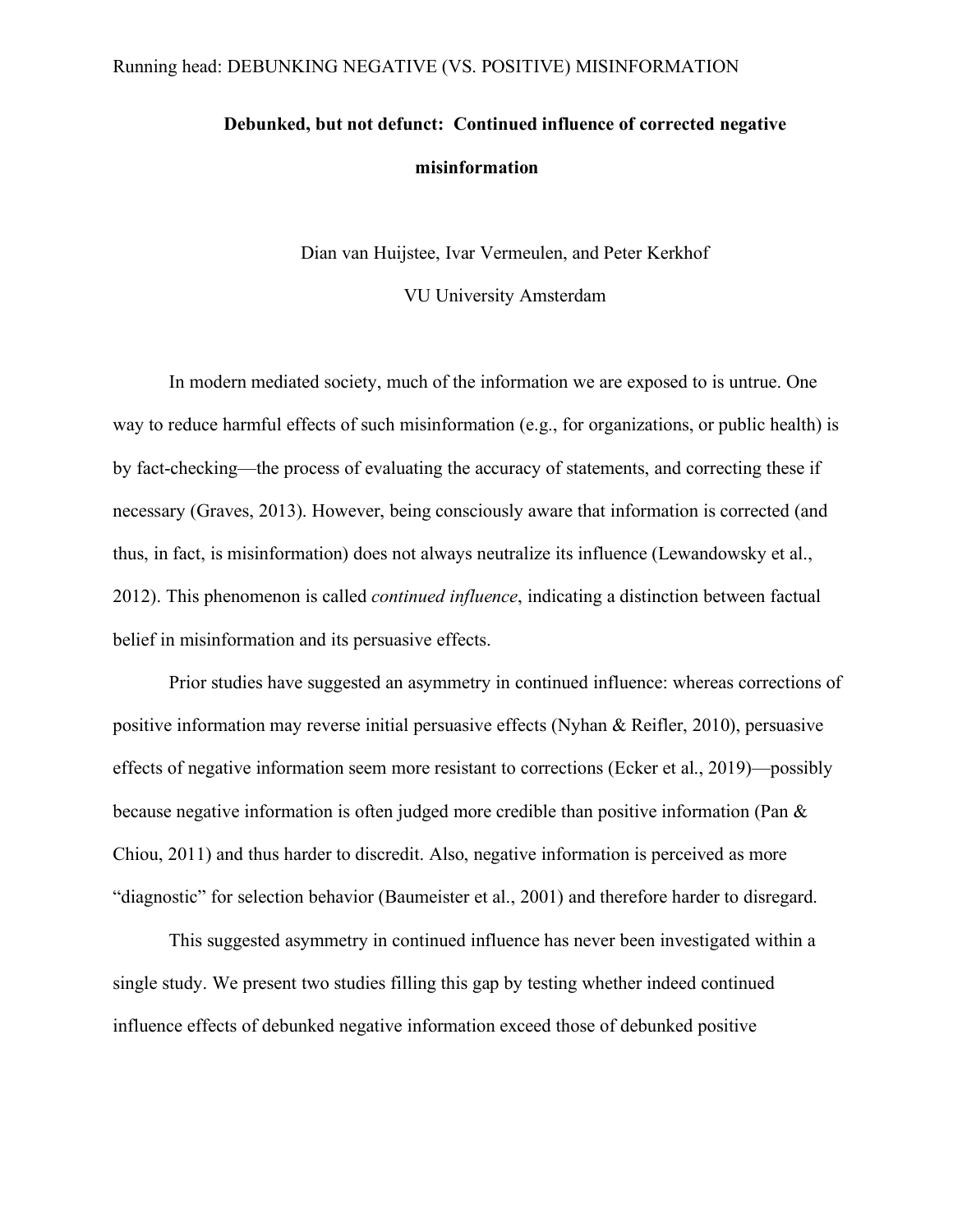information. Both use a response-latency based measure for attitudes; hypotheses were preregistered at AsPredicted<sup>1</sup>.

#### **Study 1**

*Method.* 387 MTurk participants evaluated images of hotels in a reaction-time task (positive/negative—faster responses were coded as more extreme attitudes). A highly positive or negative article followed about one of these hotels, supplemented by either a debunking or no fact-check. Participants then completed the evaluation task again. Dependent variable was persuasive impact: the difference between hotel evaluations before and after stimulus exposure (where negative values denote change incongruent to article valence).

*Results and Discussion.* A 2(debunking fact-check: yes/no) x 2(valence:

positive/negative) ANOVA showed significant main effects of debunking, *F*(1,380)=18.57,  $p$ <.001,  $\eta_p^2$ =.047, and valence of the article,  $F(1,380) = 64.34$ ,  $p$ <.001,  $\eta_p^2$ =.147. Debunking (*M*=0.15, *SD*=1.36) reduced the persuasive impact of the original message (*M*=0.75, *SD*=1.41), while negative articles (*M*=0.86, *SD*=1.44) were more persuasive than positive (*M*=-0.18, *SD*=1.44). In line with previous research (Nyhan & Reifler, 2010), debunking reversed persuasive impact for the positive message (from 0.06 to -0.32; *pdiff*<.031) and reduced, but did not reverse, impact for the negative message (from 1.37 to 0.58;  $p_{diff}$  < 001). No interaction between debunking and valence was found,  $F(1,380)=2.25$ ,  $p=.134$ ,  $\eta_p^2=.006$ .

 $\overline{a}$ 

<sup>&</sup>lt;sup>1</sup> Additional conditions (both studies) and three measured variables omitted for space-related reasons. Pre-registered Study3 awaits completion.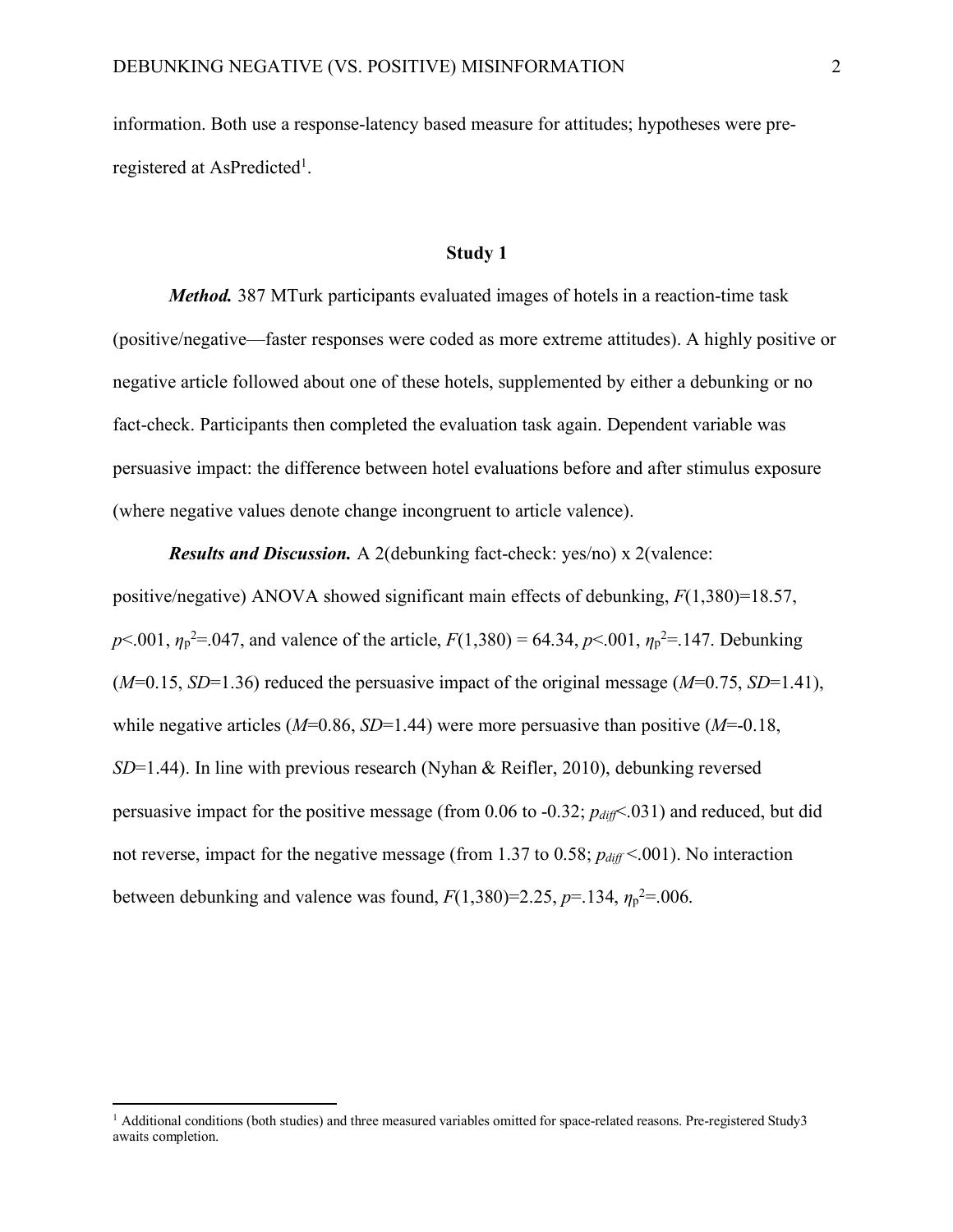#### **Study 2**

*Method.* Study 2 mimicked Study 1, but focused on medical clinics instead of hotels. 390 British participants (43.1% female,  $M_{\text{age}}$ =30.37, *SD*<sub>age</sub>=10.49) were included.

*Results and Discussion.* Significant main effects were found for debunking,

 $F(1,249)=45.85, p<.001, \eta_p^2=156$ , and valence of the article,  $F(1,249)=66.24, p<.001$ ,

 $\eta_p^2$ =.210, on persuasive impact. Similar to Study 1, debunking reversed persuasive impact for the positive message (from 0.25 to -0.44;  $p_{diff}$ =.004), and reduced, but did not reverse, impact for the negative message (from 1.97 to 0.47;  $p_{diff}$ <.001). In terms of effect size debunking was, contrary to expectations, more effective for the negative message,  $F(1,249)=6.28$ ,  $p<.05$ ,  $\eta_p^2=0.025$ .

#### **General Discussion**

Both studies suggest that debunking may be effective to fight the persuasive effects of misinformation, and they both show a similar pattern: debunking of negative information is effective, but some of its negative influence continues. In contrast, none of the positive influence continues when positive messages are debunked—rather, reading a debunked positive message effects peoples' evaluations negatively. Although these results are in line with prior claims that continued influence effects are asymmetric (Nyhan  $\&$  Reifler, 2010), they were not in line with our own, preregistered, hypotheses. Thus, the results suggest we may have to update our understanding of corrections' persuasive effects.

*Limitations.* Possibly, both studies suffered from a ceiling effect (at T1, stimuli were evaluated above mid-point), causing the positive article to be relatively ineffective in elevating evaluations, in turn leaving little "room" for the debunking message to mitigate that effect. Future studies using the same design should use more neutral stimuli. Also, the negative messages used were mainly (moral) disgust evoking. Possibly, the negative messages invoked